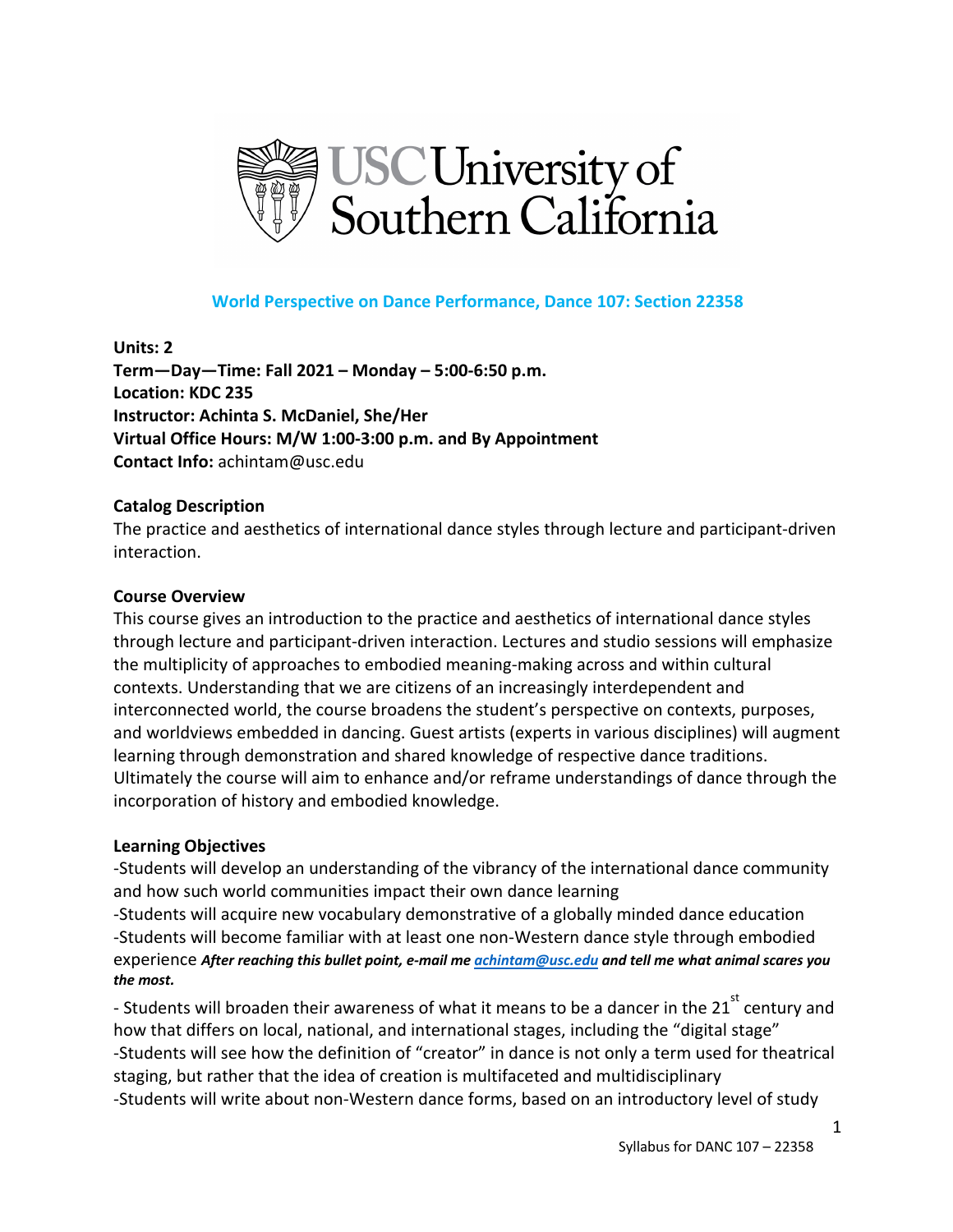and understanding, as supported by course materials, lectures and additional self-directed research

-Students will embody movement of various cultural groups, based on an introductory level of study and understanding, as supported by course lecture demonstrations and additional selfdirected research.

## **Technological Proficiency and Hardware/ Software Required**

Students will be required to view media both inside and outside of class for discussion and to fulfill assignment requirements. Students will need a computer with internet access to view and share assignments, and to share drafts of performance projects throughout the course. To view and complete assignments, from time to time students will need to use a variety of websites, social networks, and apps during the course, which may include: TikTok, YouTube, Instagram, Facebook, and/or Vimeo.

# **Communication Policy**

E-mails from official usc.edu addresses are to be used by students when corresponding with professor. *First ask yourself: Did I consult my syllabus?* 

# **Required Textbook (Available Online):**

Dils, Ann and Ann Cooper Albright. *Moving History / Dancing Cultures: A Dance History Reader.*  Middletown: Wesleyan University Press, 2001.

https://uosc.primo.exlibrisgroup.com/permalink/01USC\_INST/273cgt/cdi\_proquest\_ebookc entral\_EBC1562508

# **Additional Readings:**

Pronkok Leonard, Hall, Jonathan M. *The Oxford Handbook of Dance and Ethnicity, To Call Dance Japanese: Nihon Buyo as Ethnic Dance*: Oxford University Press, 2016.

https://www-oxfordhandbooks-

com.libproxy1.usc.edu/view/10.1093/oxfordhb/9780199754281.001.0001/oxfordhb-9780199754281-e-031

Nájera-Ramírez, Olga, Norma E. Cantú, and Brenda M. Romero. *Dancing Across Borders: Danzas y Bailes Mexicanos.* Urbana and Chicago: University of Illinois Press.

McMains, Juliet E. *Spinning Mambo into Salsa: Caribbean Dance in Global Commerce* Oxford: Oxford University Press, 2015.

https://uosc.primo.exlibrisgroup.com/permalink/01USC\_INST/273cgt/cdi\_askewsholts\_vleb ooks\_9780199324668

Shapiro-Phim, Toni. "Cambodia's 'Seasons of Migration.'" *Dance Research Journal* 40.2 (2008): 56–73.

https://uosc.primo.exlibrisgroup.com/permalink/01USC\_INST/273cgt/cdi\_proquest\_journals \_2052378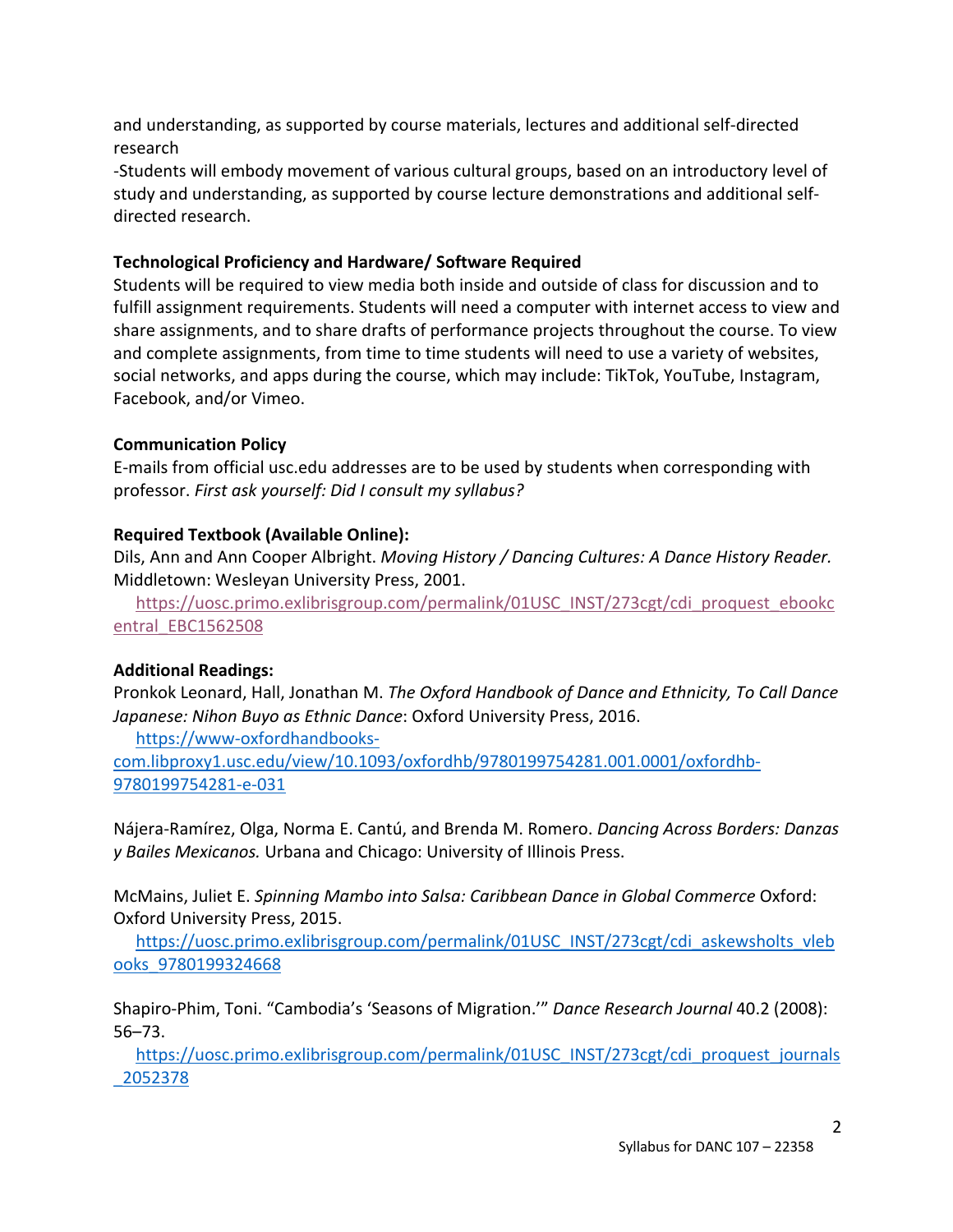Rowe, Sharon Mahealani. 2008. "We Dance for Knowledge." *Dance Research Journal* 40(1): 31- 44.

https://uosc.primo.exlibrisgroup.com/permalink/01USC\_INST/273cgt/cdi\_proquest\_journals \_2051301

Additional readings may be added.

#### **Description of Assessments**

#### **Readings and Viewings:**

Students should complete the assigned reading or viewing before the class for which it is listed. The majority of course readings will come from *Moving History/Dancing Cultures* (see above), available online through USC Libraries. Additional articles (see above) will also be posted on the course Blackboard page, and available through ARES. Readings will serve as valuable resources, but as dance remains deeply rooted in embodied practice, watching and experiencing through in-class activities and videos will also inform our approach. Accordingly, visual media will often serve as vital primary materials for the course and, like lectures and reading materials, may be the basis of questions on exams. Students are encouraged to engage with additional media in conjunction with their readings.

#### **Talking Points:**

The course is designed to forefront dialogue, and each student is expected to undertake close readings of required texts before class. However, 3 times per semester, students will prepare 5 "talking points," due via Blackboard **before the start of class** on students' assigned dates (Groups A, B, and C) The student may keep a copy of these in hand throughout class to focus their contributions to the discussion, but **after class they will be turned in via hard copy** and graded. Talking points may not be turned in via e-mail without incurring a 5-point deduction. The talking points may be comments and questions. Each point may bridge multiple readings or focus on one reading in particular, though as a whole they must address all assigned readings for the session. When quoting or paraphrasing, students should be as specific as possible and reference texts with full bibliographic information. Groups shall be assigned week 1. No late talking points will be accepted.

#### **Movement Workshops & Masterclasses**

Students will experience several dance classes with guests throughout the semester and are expected to be appropriately attired for movement. Experience with dance is not required. Classes in schedule below subject to change.

#### **Midterm and Final Projects:**

In-class open note (handwritten or printed notes only) Jeopardy midterm. Students are required to be in class synchronously for each of the class exams; no requests for extensions or rescheduling will be granted.

**Midterm:** In-class, Monday, October 5<sup>th</sup>. **Final:** Monday, December 13<sup>th</sup>, 4:30-6:30pm.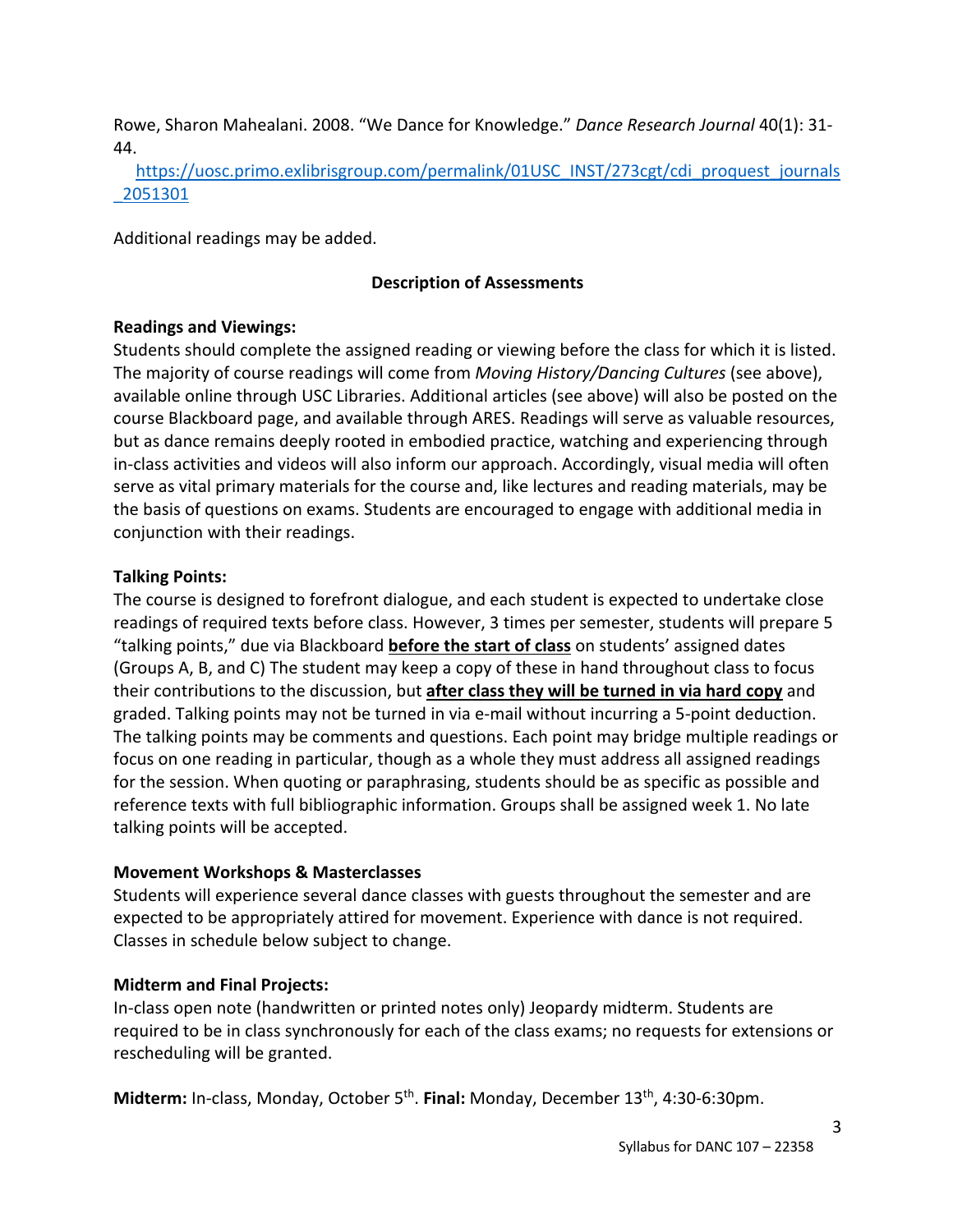#### **Final Paper & Presentation:**

**Mandatory Paper:** 4 pages, Times New Roman, 12-point font, double-spaced, 1-inch margins, default character spacing, proper citations (MLA Format). Final Paper will be submitted via Blackboard by midnight (end of the day) on the due date. Students are not permitted to share documents with the professor via communal drives such as Google. No extensions will be granted; see individual rubric (will posted to course Blackboard page) for more information, including late submission policy.

**Phase 1, written assignment:** Students will work INDIVIDUALLY, conducting research on a dance tradition NOT familiar to them. With at least 2 scholarly sources (in addition to any chosen popular sources), the paper will demonstrate critical engagement with the subject matter (i.e. evidence of original thinking) as well as careful engagement with, and thoughtful integrations of, existing scholarship, including materials presented in class. Additionally, students will be required to integrate at least **one embodied experience** (performance, class, workshop, lecture demonstration, etc.). The paper should demonstrate ample preparation, be organized, polished, and proofread.

**Phase 2, presentation:** Working within a designated group, students will present their findings and stage a dialogue bringing together insights from multiple traditions/experiences. The primary expectation is that the group address differences and similarities between forms **across at least one specific category** – use of a specific body part, rhythmic structure, cultural context, worldview, etc. Groups should meet well in advance of the presentation date to discuss paper topics, uncover points of connection, and craft a presentation that brings all participants' work into dialogue. PowerPoint, Prezi, or other visual media optional. Embodied performance optional.

## **Full rubrics for each stage of the assignment to be distributed separately.**

#### **GRADING BREAKDOWN: Total 100%**

Attendance 15% In-Class Work/Participation 15% Midterm Exam 25% Final Exam 35% Talking Points 10%

#### **GRADING SCALE**

Course final grades will be determined using the following scale: A 95-100 D+67-69 A- 90-94 D 63-66 B+ 87-89 D- 60-62 B 83-86 F 59 and below B- 80-82 C+ 77-79 C 73-76

4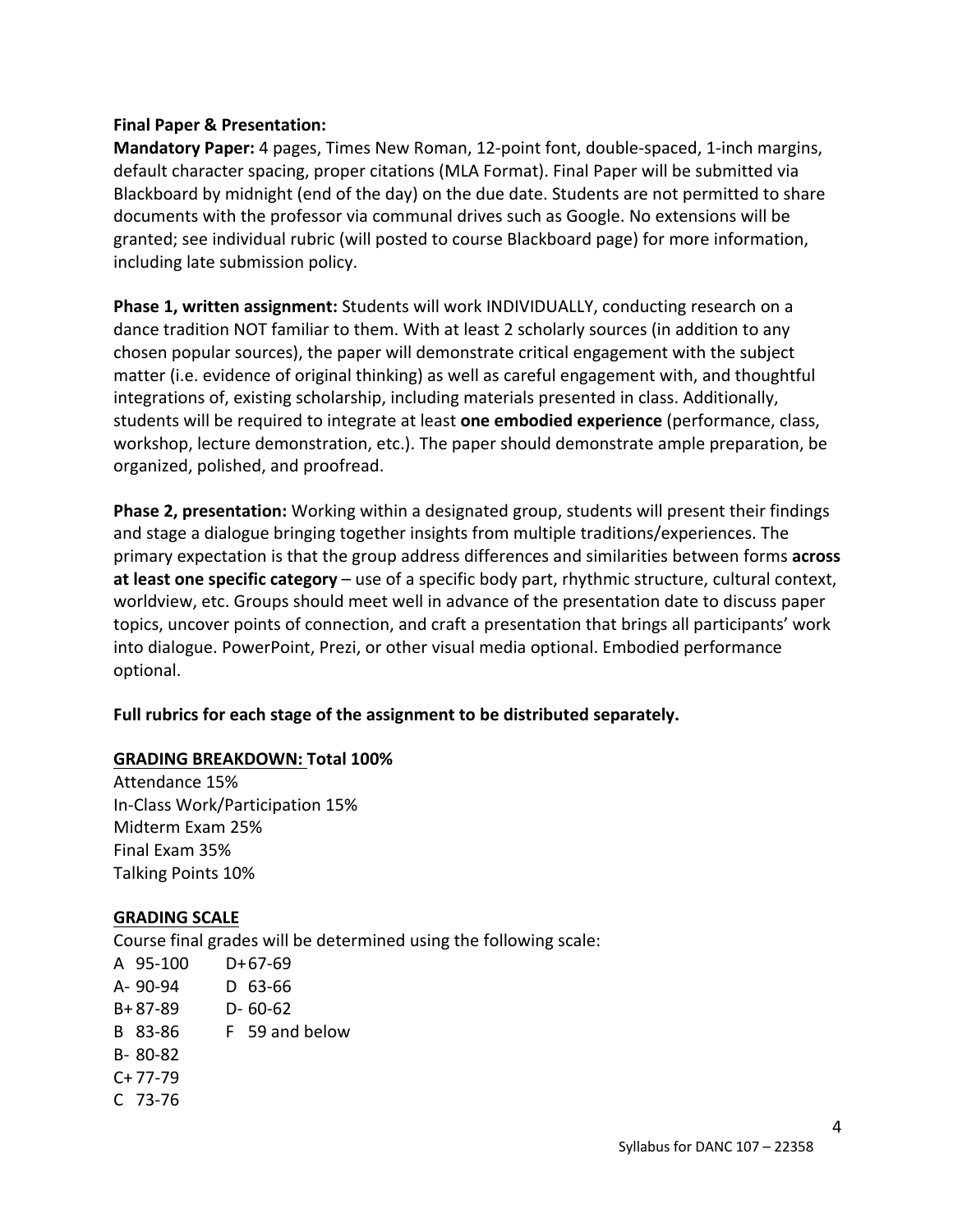# **Weekly Schedule**

| <b>Date</b>                      | Topic                                                                   | <b>Readings</b>                                                                                                                                                                                                          | <b>Due</b> | <b>Dates In-Class Activities</b>                                                                                                                                                                           |
|----------------------------------|-------------------------------------------------------------------------|--------------------------------------------------------------------------------------------------------------------------------------------------------------------------------------------------------------------------|------------|------------------------------------------------------------------------------------------------------------------------------------------------------------------------------------------------------------|
| <b>Week</b><br>1<br>August<br>23 | <b>Course</b><br>Introduction                                           | Dils/Cooper Albright, "Looking at<br>World Dance," (MHDC, 92-96); Post<br>2 comments/questions to the<br><b>Discussion Forum</b>                                                                                         | 8/30       | Course overview, group<br>assignments, discussion<br>board, get to know session                                                                                                                            |
| <b>Week</b><br>2<br>30           | How does dance Class Reading<br>August function in<br>society?          | Sklar, "Five Premises for a<br>Culturally Sensitive Approach to<br>Dance" (MHDC, 30-32, In Class): In-<br>Kealiinohomoku, "An<br>Anthropologist Looks at Ballet as a<br>Form of Ethnic Dance" (MHDC 33-<br>43): Assigned | 9/13       | Discussion on "Looking at<br>World Dance" reading<br>based on discussion board<br>In-class Viewings TBA<br><b>Breakout sessions and</b><br>mini presentations after<br>reading "Five Premises" in<br>Class |
|                                  | Sept 6 NO CLASS                                                         | <b>LABOR DAY</b>                                                                                                                                                                                                         |            | <b>No Class</b>                                                                                                                                                                                            |
| <b>Week</b><br>4<br>Sept<br>13   | Ethnocentrism<br><b>Ballet as Ethnic</b><br>Dance                       | "Staging Authenticity: Theorizing<br>the Development of Mexican<br>Folklórico Dance." (in Nájera-<br>Ramírez)                                                                                                            | 9/20       | <b>Remaining Mini</b><br><b>Presentations "Five</b><br>Premises"<br>TALKING POINTS GROUP A                                                                                                                 |
| <b>Week</b><br>5<br>Sept<br>20   | <b>Dancing</b><br><b>Traditions:</b><br><b>What is "Folk</b><br>Dance?" | Doolittle and Elton, "Medicine of<br>the Brave," (MHDC 114-127)<br>Udall, "The Irresistible Other"<br>(MHDC, 238-249).                                                                                                   | 9/27       | TALKING POINTS GROUP B<br>In-Class: Master Class in<br>Folklórico with Javier<br>Sepulveda Garibay<br>In-class: Library Resources                                                                          |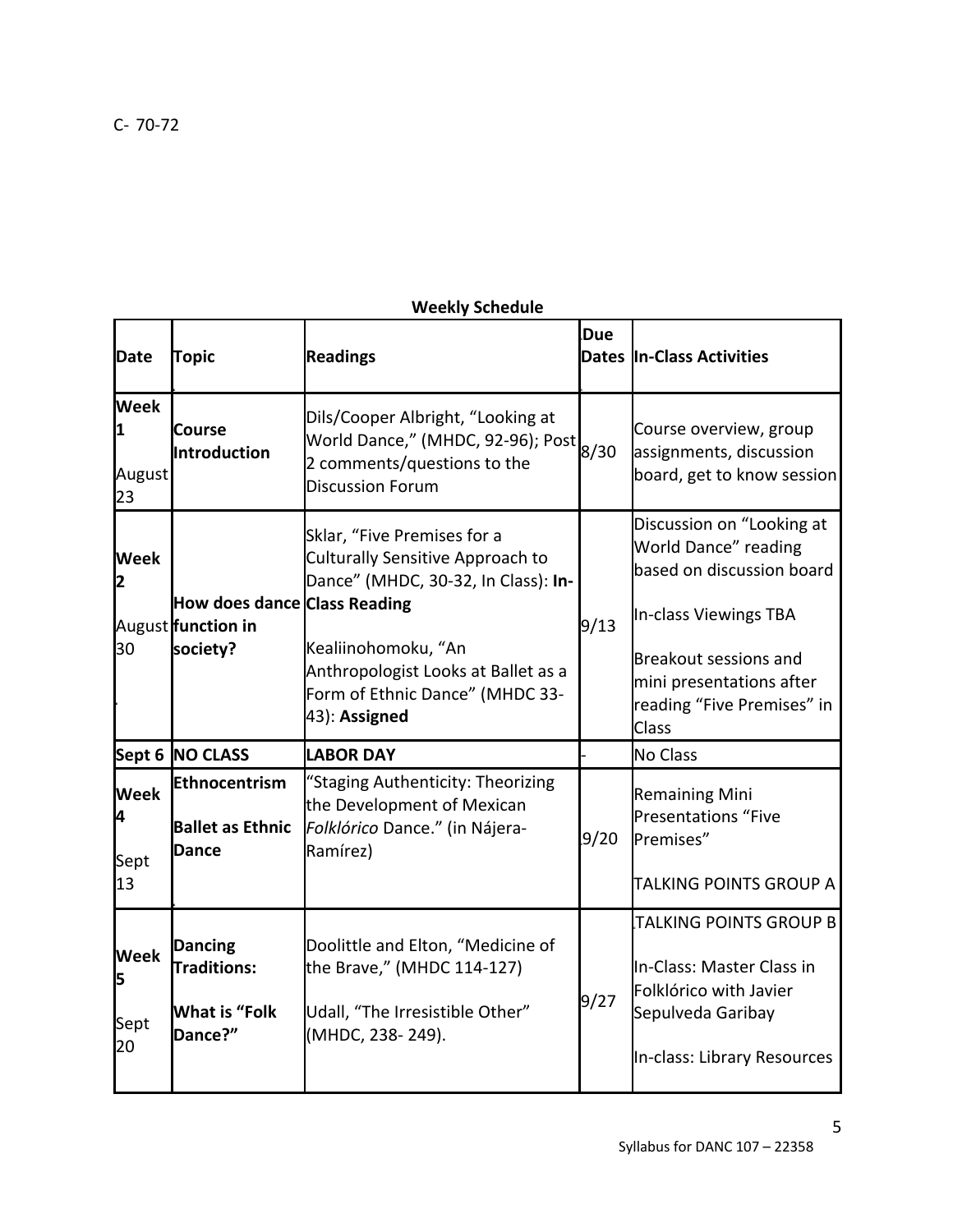|                                   | <b>What is</b><br>"Classical<br>Dance?"     | At home: start thinking about<br>Midterm project and working with<br>peers                                                                                                                                                                         | Midterm Group Project<br><b>Assignment: Traditions</b><br>and the Nation-State                                              |
|-----------------------------------|---------------------------------------------|----------------------------------------------------------------------------------------------------------------------------------------------------------------------------------------------------------------------------------------------------|-----------------------------------------------------------------------------------------------------------------------------|
| <b>Week</b><br>6<br>Sept<br>27    | Dance &<br>Indigeneity                      | Asante, "Commonalities in African<br>Dance: An Aesthetic Foundation,"<br>(MHDC, 144-151)<br>Gottschild, "Stripping the Emperor: 10/4<br>The Africanist Presence in American<br>Concert Dance" (MHDC, 332-341).<br>Work on Midterm Projects         | TALKING POINTS GROUP C<br>In-Class: Master Class in<br>African dance with Anindo<br>Marshall                                |
| <b>Week</b><br>Oct 4              | Dance &<br><b>Diaspora</b>                  | Shapiro-Phim, "Cambodia's Seasons<br>of Migration," (56-73)<br>"Constructing a Classical: Tradition<br>Javanese Court Dance in Indonesia" 10/18<br>(Hughes-Freeland, in Buckland)<br><b>Complete Midterm Projects: Due</b><br>October 5, 4:00 p.m. | TALKING POINTS GROUP A<br>In-Class: Master Class in<br>Jazz Dance, Polycentrism &<br>Polyrhythms with<br>Saleemah E. Knight |
| <b>Week</b><br>8<br><b>Oct 11</b> | <b>IMIDTERM</b>                             | n/a                                                                                                                                                                                                                                                | Midterm Projects Shown<br>in Class<br>In-Class Jeopardy Exam                                                                |
| <b>Week</b><br>9<br><b>Oct 18</b> | <b>Histories of</b><br><b>Violence</b>      | Meduri, "Bharata Natyam: What<br>Are You?"<br>(MHDC, 103-113)                                                                                                                                                                                      | TALKING POINTS GROUP B<br>10/25 Selection of Groups for<br><b>Final Projects</b><br>Possible Masterclass TBA                |
| <b>Week</b><br>10<br>Oct 25       | Dance & the<br>Post-colonial<br><b>Body</b> | "Headspin: Capoeira's Ironic<br>Inversions." (MHDC 184-192)<br>Assignment: Write discussion board 11/1<br>post on your experience with<br>master class, or any questions not<br>discussed                                                          | TALKING POINTS GROUP C<br>In-Class: Master Class in<br>Classical Indian &<br><b>Bollywood Dance</b>                         |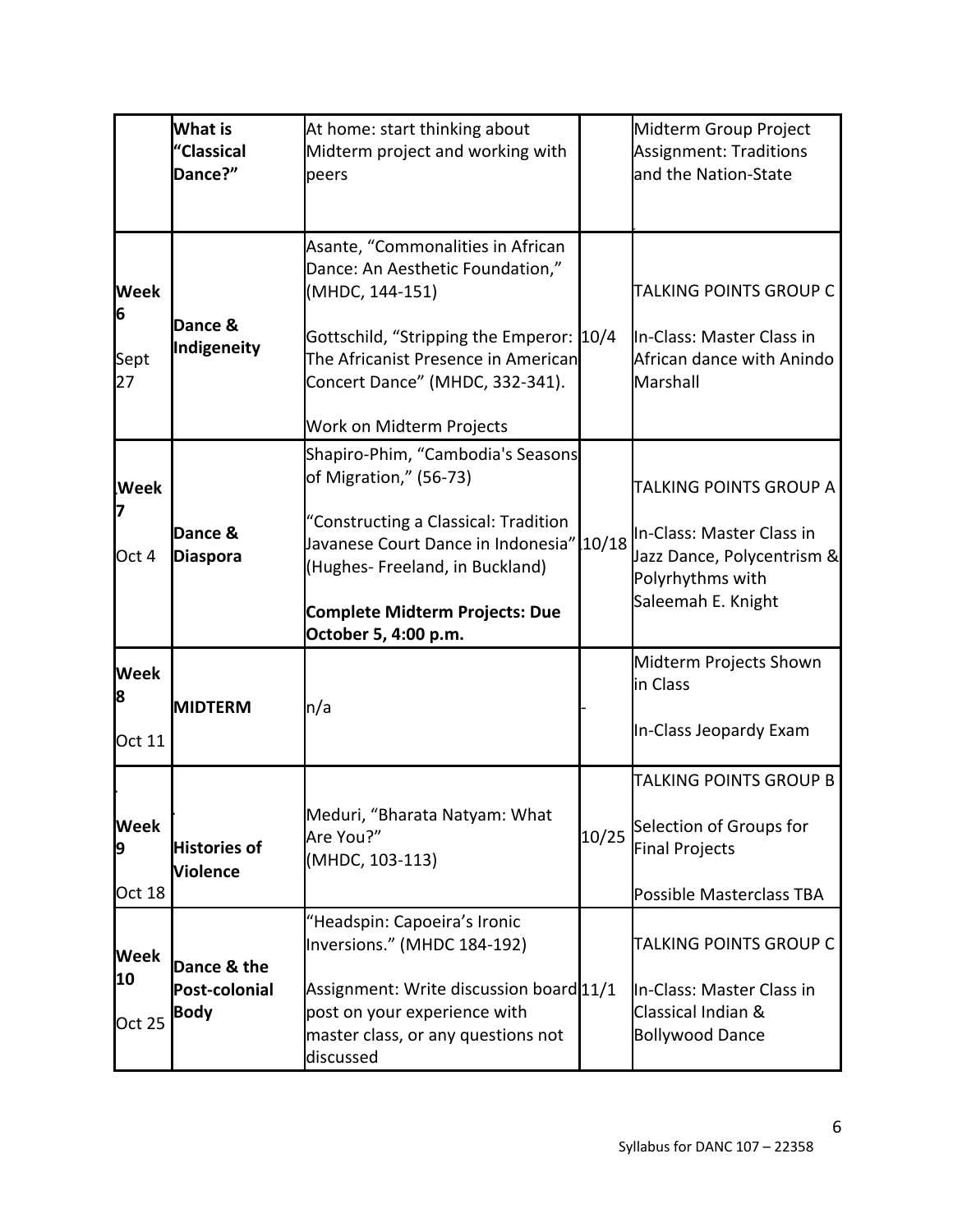| <b>Week</b><br>11<br>Nov 1         | Dance as<br>Resistance              | Rowe, "We Dance for Knowledge."<br>$(31-44)$                                      | 11/8  | TALKING POINTS GROUP A<br>In Class Viewing: Para la<br>Dos Meus Passos or<br>Dancing Across Borders or<br>Herve KOUBI via Marquee<br>lΤV |
|------------------------------------|-------------------------------------|-----------------------------------------------------------------------------------|-------|------------------------------------------------------------------------------------------------------------------------------------------|
| <b>Week</b><br>12<br>Nov 8         | <b>Spectacular</b><br><b>Bodies</b> | McMains, "On-1 versus On-2,"<br>$(146-161)$<br>Prep outline to show Prof in class | 11/15 | Finish Viewing from prior<br>week<br><b>TALKING POINTS GROUP B</b>                                                                       |
| <b>Week</b><br>13<br><b>Nov 15</b> | <b>Friction and</b><br>lFlow        | Work on Final Projects and Papers                                                 |       | TALKING POINTS GROUP C<br>Possible Masterclass TBA                                                                                       |
| <b>Week</b><br>14<br><b>Nov 22</b> | <b>Prep for Final</b>               | <b>Finish Paper</b>                                                               | 11/29 | In-Class time for Final<br>Projects                                                                                                      |
| <b>Week</b><br>15<br><b>Nov 29</b> | <b>Final Class</b>                  | Papers Due                                                                        |       | In-Class time for Final<br>Projects                                                                                                      |

# **Attendance and Participation:**

To succeed in this class, students must be present, prepared, and ready to engage with course material. Viewing, discussion, and class activities (see in-class work policy below) figure greatly. Participation and preparation will be evaluated regularly with in-class work. Students are expected to engage fully in group discussions and activities, to ask thoughtful questions, to come to class fully prepared, and to exercise personal responsibility and consideration of others at all times.

There will be one excused absence allowed (no doctor's notes are necessary). Tardiness of 15 minutes or more will constitute an absence. Further, three tardy attendances of less than 15 minutes will also constitute an absence. For group assignments, be sure to notify your fellow classmates of your absence (48) forty-eight hours prior to the class session. For time zone issues with class meetings and exams, contact professor for accommodation.

## **In-Class Work Policy**

Be present: This is a discussion-led class, and a bulk of our work will be done in class as a group, in partners, and small breakouts, as well as through some embodied practice, and in partners/small groups for assignments and midterm/final projects. Students will contribute to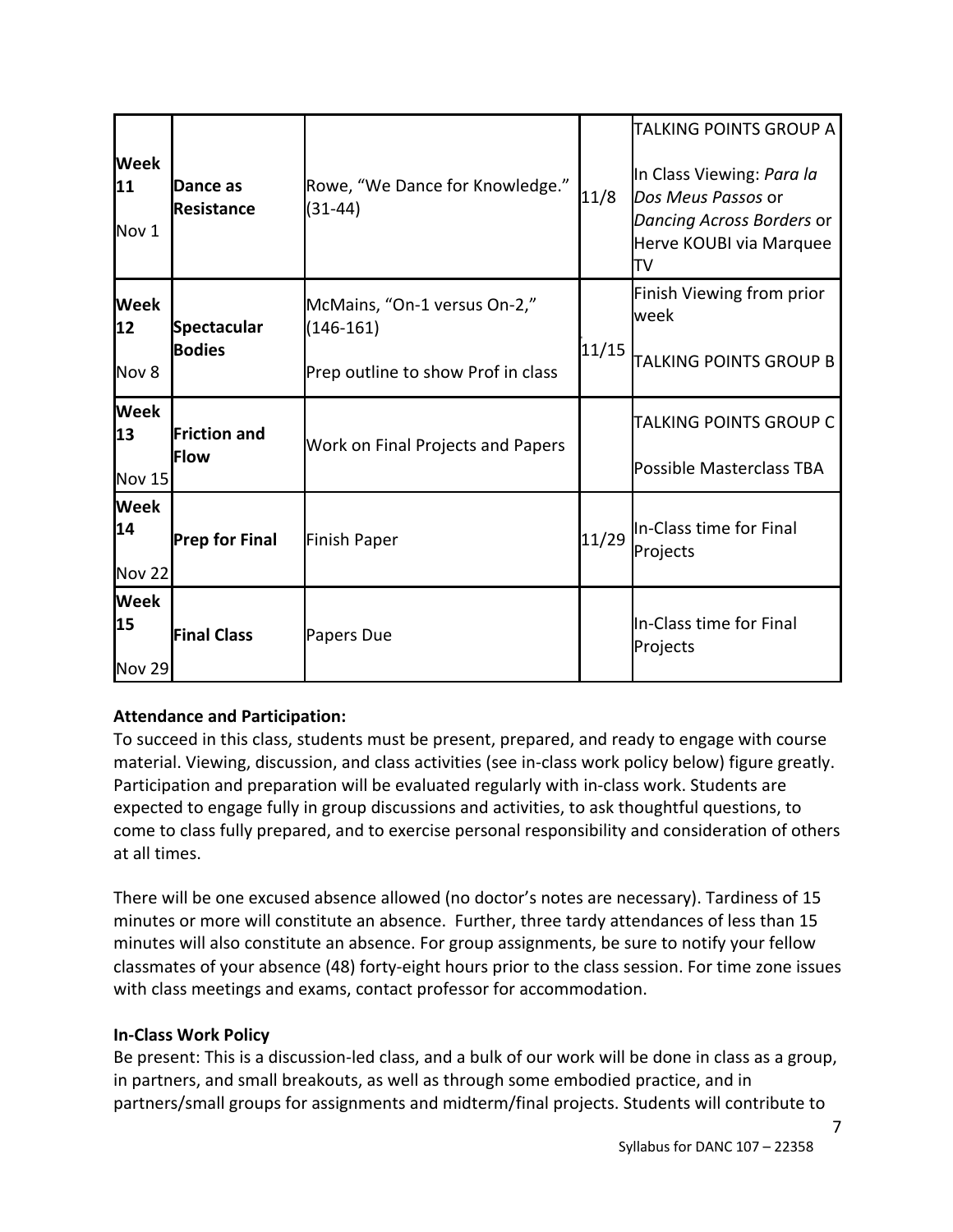the learning environment by completing in-class assignments, viewings, readings, giving peer feedback, and engaging in group discussions and oral, practical, and video presentations. Other work may include worksheets and responses to polls. Students are graded on thoughtful participation and completion of work. Make up assignments for in-class work are available for students with serious extenuating circumstances on a case-by-case basis.

#### **Equity and Respect Policy:**

Your professor is committed to equity for all students, and diversity and inclusion are considered critical to the academic environment. In this classroom, free speech is respected, and civil discourse is expected, with a safe and brave learning environment being the priority. We will endeavor to use language that is respectful—sometimes being inquisitive and creative, because language changes all the time—particularly when it comes to differences in age, ethnicity, gender identity or expression, race or socioeconomic status. Please advise the professor of your gender pronoun, and the way in which you require being addressed. All students should use one another's identified pronouns at all times.

### **Netiquette & Zoom Policies**

**Mobile phones/electronic devices MUST be placed on "Do Not Disturb" mode:** Even in the Zoom space, unless devices are required for private, official DSP accommodations, do not use mobile devices during class time; If you check your phone, text message, make or take phone calls during class time, expect your grade to be affected negatively. Repeatedly turning off your camera to check text messages is not an ideal way to be present in class. Be mindful and present! Repeat offenders will be asked to leave class for that day and marked "absent."

#### **Zoom and Respect: Guidelines**

We are cultivating an environment of respectful, compassionate, brave and mindful adult humans that learn from one another, whether Professor, Freshman, or Grad Student. With this in mind, appropriate space and surroundings will be necessary (i.e. lying down on your sofa and eating is not an appropriate way to show up for Zoom class.) Mute microphones at start of each class, unless prompted by instructor. From time to time, students will dance in synchronous Zoom class meetings. Be prepared to dance in your space your space wisely and safely. Zoom recordings of class will be provided. You are expected to keep your camera on during synchronous zoom sessions. Contact professor if you need an accommodation or cannot keep camera on during class. If you need to turn off the camera during class, or step away, it is a respectful practice, when possible, to let the class and/or professor know. Think of being in person: would you just leave class to call or use the facilities without acknowledging others in the room?

#### **Synchronous session recording notice**

Synchronous Zoom sessions will be recorded and provided to all students asynchronously.

#### **Sharing of course materials outside of the learning environment**

8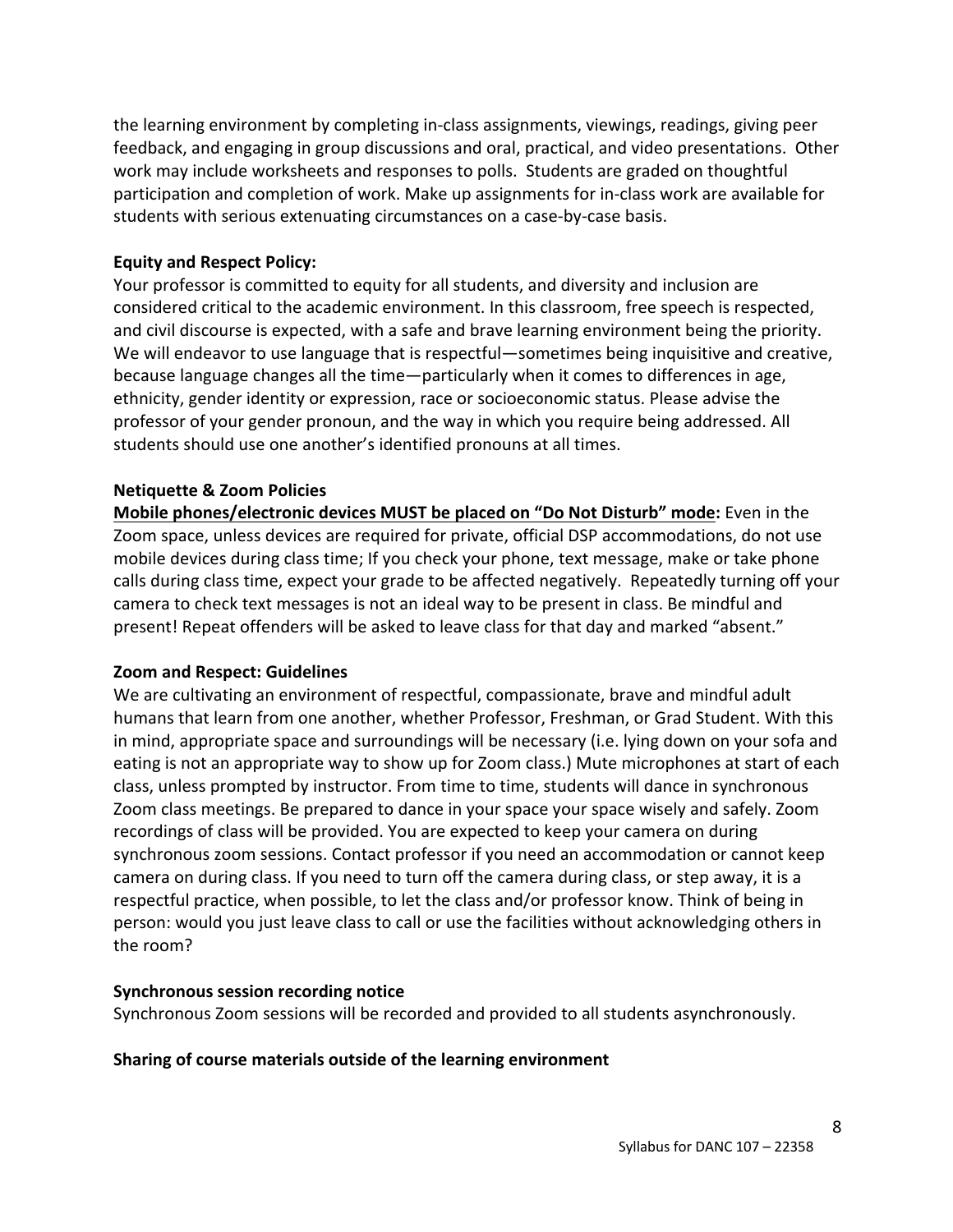USC has a policy that prohibits sharing of any synchronous and asynchronous course content outside of the learning environment. Class Recordings are not to be posted on any commercial website or social media platform, and are not to be shared in any way apart from for use of learning the coursework. Students' assignments and midterm/final projects will be recorded and shared, and each choreographer student's work may be shared on social networks only with the express permission granted by students performing in their works, and by the professor of record. Students are not to record other students' presentations or movement demonstrations, unless permission is granted by students and professor.

# *SCampus Section 11.12(B)*

*Distribution or use of notes or recordings based on university classes or lectures without the express permission of the instructor for purposes other than individual or group study is a violation of the USC Student Conduct Code. This includes, but is not limited to, providing materials for distribution by services publishing class notes. This restriction on unauthorized use also applies to all information, which had been distributed to students or in any way had been displayed for use in relationship to the class, whether obtained in class, via email, on the Internet or via any other media. (SeeSection C.1 Class Notes Policy).*

### **COVID-19 Resources**

Consult the latest COVID-19 testing and health protocol requirements for on campus courses. Continuously updated requirements can be found on the USC COVID-19 resource center website.

## **Academic Conduct and Support Systems:**

Plagiarism – presenting someone else's ideas as your own, either verbatim or recast in your own words – is a serious academic offense with serious consequences. Please familiarize yourself with the discussion of plagiarism in *SCampus* in Part B, Section 11, "Behavior Violating University Standards" https://policy.usc.edu/scampus-part-b/. Other forms of academic dishonesty are equally unacceptable. See additional information in *SCampus* and university policies on scientific misconduct, http://policy.usc.edu/scientific-misconduct.

## **Support Systems:**

*Student Counseling Services (SCS) - (213) 740-7711 – 24/7 on call* Free and confidential mental health treatment for students, including short-term psychotherapy, group counseling, stress fitness workshops, and crisis intervention. https://engemannshc.usc.edu/counseling/

#### *National Suicide Prevention Lifeline - 1-800-273-8255*

Provides free and confidential emotional support to people in suicidal crisis or emotional distress 24 hours a day, 7 days a week. http://www.suicidepreventionlifeline.org

*Relationship and Sexual Violence Prevention Services (RSVP) - (213) 740-4900 - 24/7 on call*